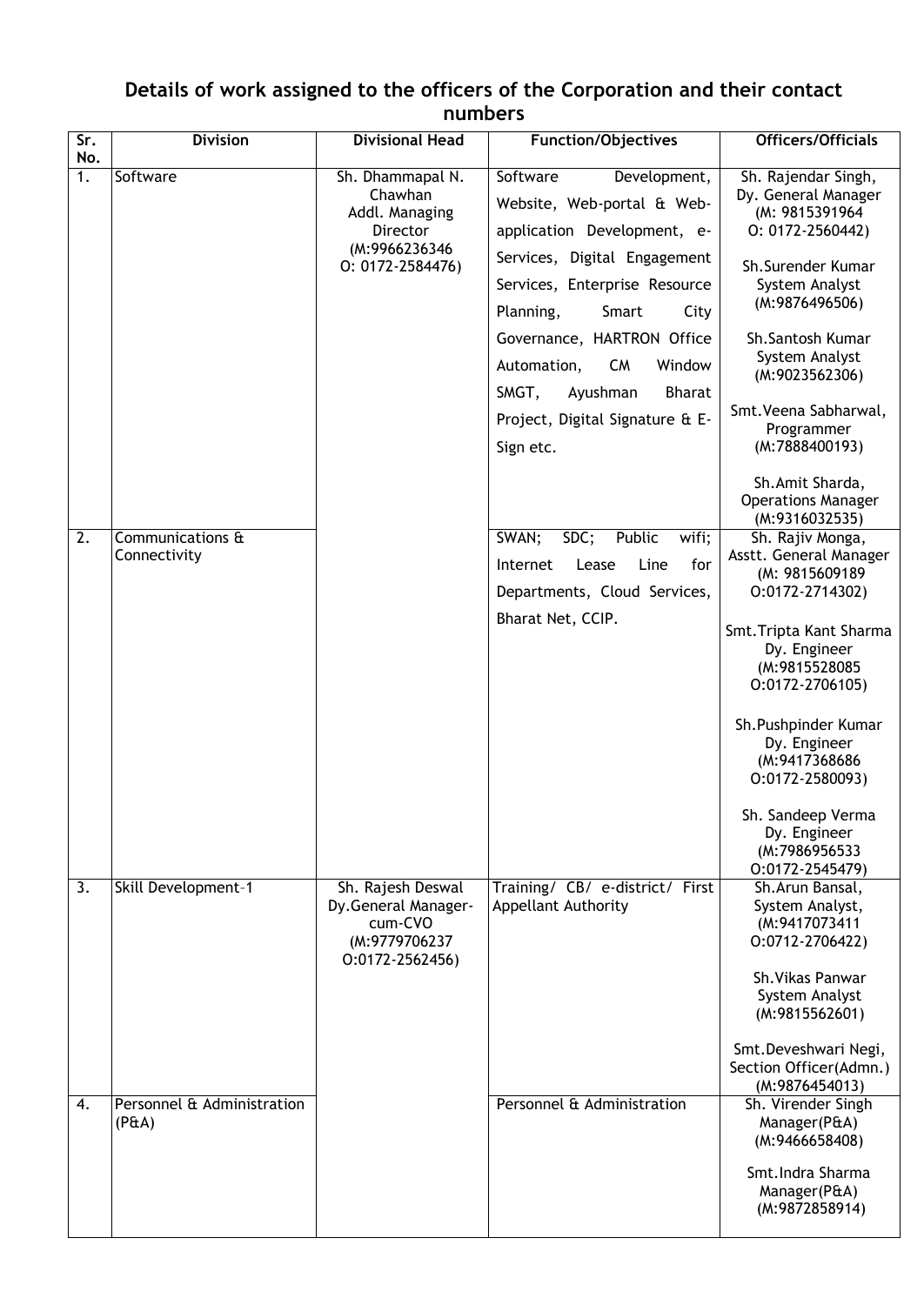|     |                          |                                       |                                                              | Sh.Rajeev Chhabra                          |
|-----|--------------------------|---------------------------------------|--------------------------------------------------------------|--------------------------------------------|
|     |                          |                                       |                                                              | Asstt. Programmer<br>(M:9915007741)        |
| 5.  | Engineering              |                                       | -Civil Works                                                 | Sh.Sunil Kumar Jain                        |
|     | (Chandigarh & Panchkula) |                                       | -Renovation                                                  | <b>Technical Manager</b>                   |
|     |                          |                                       | -Repair & Maintenance                                        | (M: 9416079261)                            |
|     |                          |                                       |                                                              | $0: 0172 - 2570076$                        |
|     |                          |                                       |                                                              | Sh. Arvind Saini                           |
|     |                          |                                       |                                                              | Asstt. Engineer(El.)                       |
|     |                          |                                       | -Electrical Maintenance                                      | (M:9466183970)                             |
|     |                          |                                       |                                                              | Sh.Satyavir Singh,                         |
|     |                          |                                       |                                                              | Sr. Technical Asstt.                       |
|     |                          |                                       |                                                              | (M:9468085164)                             |
| 6.  | Finance & Accounts (F&A) | Sh. Rajendar Singh,                   | Finance & Accounts                                           | Sh. Naveen Kumar Jain,                     |
|     |                          | Dy. General Manager<br>(M: 9815391964 |                                                              | Section Officer(Acctts.)<br>(M:9815970483) |
|     |                          | 0: 0172-2560442                       |                                                              |                                            |
|     |                          |                                       |                                                              | Sh.Sham Sunder,                            |
|     |                          |                                       |                                                              | Asstt. Programmer                          |
|     |                          |                                       |                                                              | (M:9417681861)                             |
| 7.  | Skill Development -1     | Sh. Roshan Lal,                       | <b>SETC Exam</b>                                             | Sh.Parmod Kumar                            |
|     | (SETC)                   | Asstt. General Manager<br>-cum-SPIO   |                                                              | Programmer<br>(M:9988184899)               |
|     |                          | (M:9878511689                         |                                                              |                                            |
|     |                          | $0: 0172 - 2720113$                   | RTI                                                          | Smt.Deveshwari Negi,                       |
|     |                          |                                       |                                                              | Section Officer(Admn.)                     |
|     |                          |                                       |                                                              | (M:9876454013)                             |
| 8.  | Project 1                |                                       | Voter ID                                                     | Sh. Som Nath Arora,                        |
|     | (Voter ID & BPO)         |                                       |                                                              | System Analyst                             |
|     |                          |                                       |                                                              | (M:9781312409)                             |
|     |                          |                                       |                                                              |                                            |
|     |                          |                                       | <b>BPO Call Centre under IBPS for</b>                        | Smt. Veena Sabharwal,                      |
|     |                          |                                       | 'Saral Haryana' Project                                      | Programmer<br>(M:7888400193)               |
|     |                          |                                       |                                                              |                                            |
| 9.  | Hardware                 | Sh. Rajiv Monga,                      | <b>Business Promotion Group</b><br>Goods, Works, Networking, | Sh. Nirmal Parkash,                        |
|     |                          | Asstt. General Manager                | AMC, Disposal of e-waste.                                    | Asstt. General Manager                     |
|     |                          | (M: 9815609189)                       |                                                              | (M: 9417724339                             |
|     |                          | 0:0172-2714302)                       |                                                              | O: 0172-2580090)                           |
|     |                          |                                       |                                                              |                                            |
|     |                          |                                       |                                                              | Smt. Harjeet Kaur<br>Programmer            |
|     |                          |                                       |                                                              | (M:7988504448)                             |
| 10. | Deployment               |                                       | Providing<br>Manpower                                        | Sh.Arun Bansal,                            |
|     |                          |                                       | Deployment - IT Professionals                                | System Analyst,                            |
|     |                          |                                       | as per IT Policy                                             | (M:9417073411<br>0:0712-2706422)           |
|     |                          |                                       |                                                              |                                            |
|     |                          |                                       |                                                              | Sh.Anil Sharma                             |
|     |                          |                                       |                                                              | Jr. Programmer                             |
|     |                          |                                       |                                                              | (M:9041014440)                             |
| 11. | Consultancy              |                                       | HKCL, CDAC, Other Agencies                                   | Mrs. Monika                                |
|     |                          |                                       | etc.                                                         | System Analyst                             |
|     |                          |                                       |                                                              | (M:9417400010)                             |
| 12. | Skill Development -1     | Sh. Mukesh Bajaj,                     | Franchise                                                    | Sh.Ashok Sharma,                           |
|     | (Franchise)              | Asstt. General Manager                |                                                              | Asstt. Programmer                          |
|     |                          | (M: 9815738877                        |                                                              | (M:9416269483)                             |
|     |                          | O: 0172-2585788)                      |                                                              |                                            |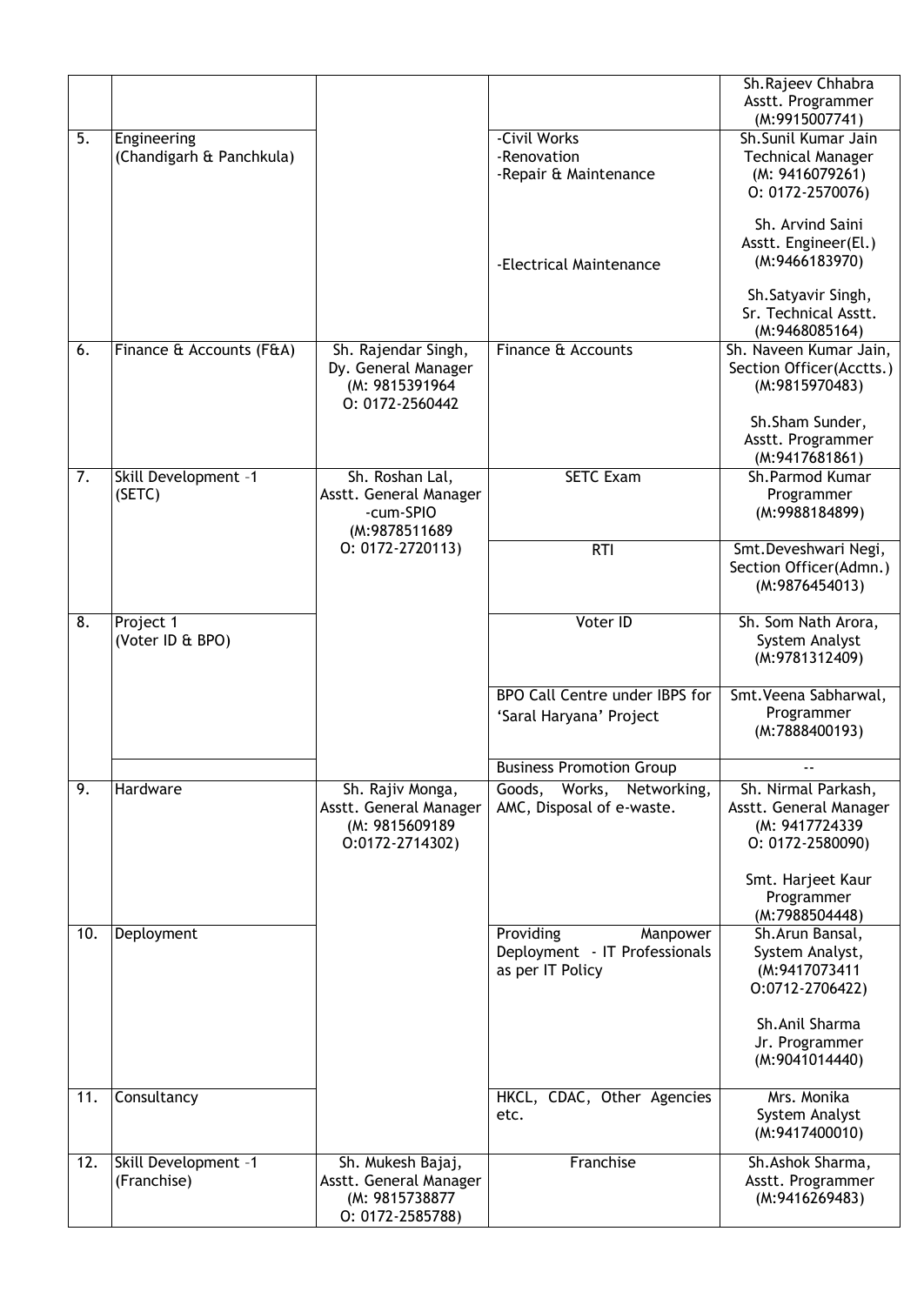| $\overline{13}$ . | Project 1<br>(Panchkula & Gurugram) | Scanning & Data Digitization,<br>Implementation of e-Office in | Sh.Naveen Chaudhary<br>Asstt. General Manager |
|-------------------|-------------------------------------|----------------------------------------------------------------|-----------------------------------------------|
|                   |                                     | State of Haryana                                               | M:9873726889<br>(Gurugram Office)             |
|                   |                                     |                                                                | Sh.Surinder Singh                             |
|                   |                                     |                                                                | <b>Technical Manager</b><br>M:7982423154      |
|                   |                                     |                                                                | (Gurugram Office)                             |
|                   |                                     |                                                                | Sh. Jatinder Kumar,<br>System Analyst         |
|                   |                                     |                                                                | (M:9417430813)                                |
|                   |                                     |                                                                | (Panchkula Office)                            |
|                   |                                     |                                                                | Sh. Alok Bhatnagar                            |
|                   |                                     |                                                                | Junior Programmer<br>(M:8699004755)           |
|                   |                                     |                                                                | (Panchkula Office)                            |
|                   |                                     |                                                                | Sh.Rajiv Kumar,                               |
|                   |                                     |                                                                | Asstt. Programmer<br>(M:9876063405)           |
|                   |                                     |                                                                | (Panchkula Office)                            |
| 14.               | Project 1<br>(Ambala)               | R&D Ambala                                                     | Sh. Dalbir Singh Kajal,<br>Sr. Engineer       |
|                   |                                     |                                                                | (M:9416322143                                 |
|                   |                                     |                                                                | $0:0171-2610418$<br>(Ambala Office)           |
| 15.               | Project 2                           | <b>Billing</b><br><b>UHBVN</b><br>Energy<br>at                 | Sh. Rajbir Singh,                             |
|                   | (Ambala)                            | Ambala,<br>Sonipat,<br>Panipat,                                | Sr. Engineer                                  |
|                   |                                     | Karnal, Kaithal, Panchkula                                     | (M:9416220395)                                |
| 16.               | Project 2                           | <b>Billing</b><br><b>DHBVN</b><br>Energy<br>at                 | Sh. D.P. Yadav,                               |
|                   | (Gurugram)                          | Gurugram, Faridbad, Narnaul,<br>Bhiwani, Hisar, Jind           | Sr. Engineer<br>(M: 9990015250                |
|                   |                                     |                                                                | 0:0124-2346202)                               |
|                   |                                     |                                                                | Smt.Anita Mor                                 |
|                   |                                     |                                                                | Dy. Engineer<br>(M:9910526548)                |
| 17.               | Skill Development-2<br>(Gurugram)   | Multi<br>Hartron<br>Skill                                      | Sh. Sanjeev Kalia,<br>Sr. Engineer            |
|                   |                                     | Development Centre (HMSDC)<br>comprising of following:         | (M:9416446604                                 |
|                   |                                     |                                                                | $0: 0124 - 2347040$                           |
|                   |                                     | 10K<br>Nasscom<br>Startup<br>Warehouse                         | Sh.Naveen Chaudhary                           |
|                   |                                     |                                                                | Asstt. General Manager<br>(M:9873726889)      |
|                   |                                     | GoH-IAMAI Mobile 10 X Hub                                      |                                               |
|                   |                                     | of Excellence<br>Centre<br>for                                 | Sh. Yash Pal Chawla                           |
|                   |                                     | Internet of Things (CoE-IoT)                                   | Deputy Engineer<br>(M:9873254521)             |
|                   |                                     | United<br><b>Nations</b><br>Technology                         |                                               |
|                   |                                     | Innovation Lab (UNTIL)                                         |                                               |
|                   |                                     | Skill for PWD HARTRON CSR                                      |                                               |
|                   |                                     | Project                                                        | Sh. Yogender Kaushik<br>Sr. Engineer          |
|                   |                                     | Skill Development in IT/ITes,                                  | (M:9212204343)                                |
|                   |                                     | ESDM, Skill Training's                                         |                                               |
|                   |                                     |                                                                |                                               |